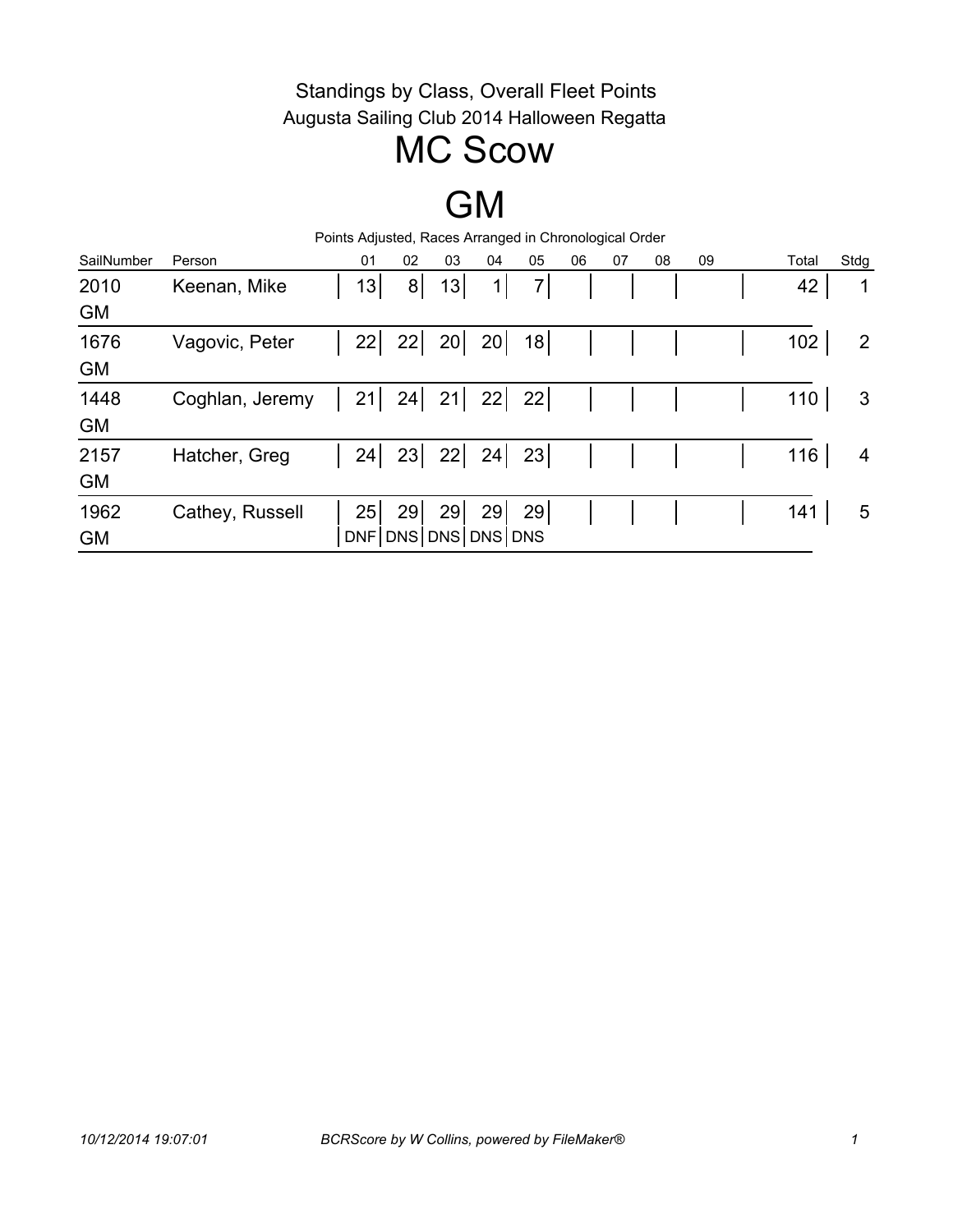## MC Scow

### M

|            |                | Points Adjusted, Races Arranged in Chronological Order |                 |            |    |                |    |    |    |    |  |       |                  |
|------------|----------------|--------------------------------------------------------|-----------------|------------|----|----------------|----|----|----|----|--|-------|------------------|
| SailNumber | Person         | 01                                                     | 02              | 03         | 04 | 05             | 06 | 07 | 08 | 09 |  | Total | Stdg             |
| 2067       | Stadele, Kurt  | 8 <sup>1</sup>                                         | 20              | 2          | 4  | 1              |    |    |    |    |  | 35    | 1                |
| M          |                |                                                        |                 |            |    |                |    |    |    |    |  |       |                  |
| 2543       | Helmick, David | 2                                                      | $7\vert$        | $9\vert$   | 12 | 20             |    |    |    |    |  | 50    | $\overline{2}$   |
| M          |                |                                                        |                 |            |    |                |    |    |    |    |  |       |                  |
| 1903       | Penwarden III, | 7                                                      | 10 <sup>1</sup> | $6\vert$   | 19 | 13             |    |    |    |    |  | 55    | 3                |
| M          |                |                                                        |                 |            |    |                |    |    |    |    |  |       |                  |
| 2557       | Brooks, Chris  | 23                                                     | 14              | $5\vert$   | 3  | 24             |    |    |    |    |  | 69    | 4                |
| M          |                |                                                        |                 |            |    | <b>DNF</b>     |    |    |    |    |  |       |                  |
| 2076       | Stamper, Monte | 18                                                     | 9 <sup>1</sup>  | 17         | 21 | 6 <sup>1</sup> |    |    |    |    |  | 71    | 5                |
| M          |                |                                                        |                 |            |    |                |    |    |    |    |  |       |                  |
| 1923       | harris, james  | 14                                                     | 15              | 29         | 11 | 11             |    |    |    |    |  | 80    | $6\,$            |
| M          |                |                                                        |                 | <b>DNS</b> |    |                |    |    |    |    |  |       |                  |
| 2393       | Briggs, Keven  | 19                                                     | 13              | 19         | 23 | 29             |    |    |    |    |  | 103   | $\overline{7}$   |
| M          |                |                                                        |                 |            |    | <b>DNS</b>     |    |    |    |    |  |       |                  |
| 1931       | kanan, joseph  | 29                                                     | 25              | 23         | 25 | 29             |    |    |    |    |  | 131   | 8                |
| M          |                | <b>DNS</b>                                             |                 |            |    | <b>DNS</b>     |    |    |    |    |  |       |                  |
| 1353       | Damen, Robert  | 29                                                     | 29              | 29         | 29 | 29             |    |    |    |    |  | 145   | $\boldsymbol{9}$ |
| M          |                | DNS DNS DNS DNS DNS                                    |                 |            |    |                |    |    |    |    |  |       |                  |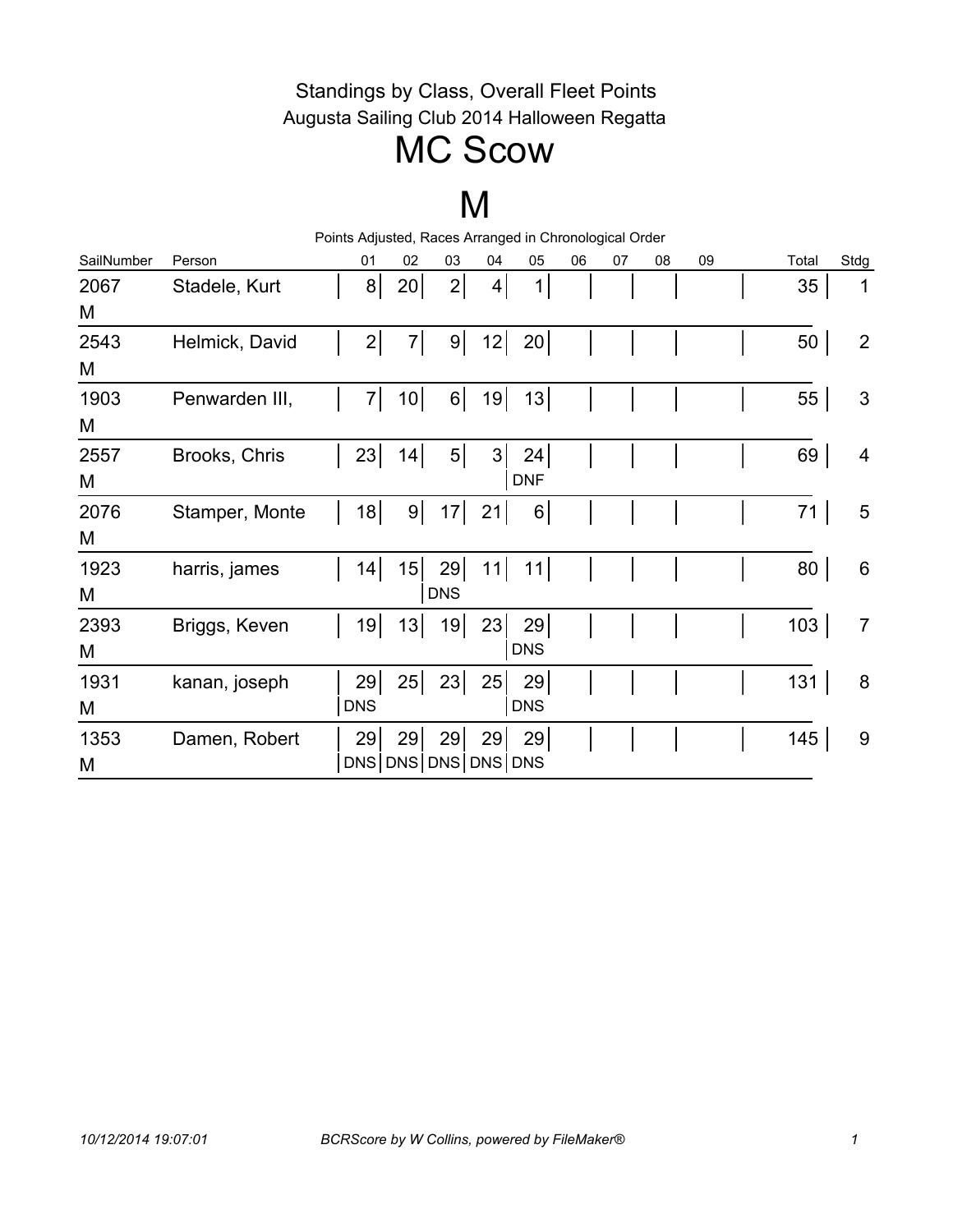## MC Scow

### MM

| Points Adjusted, Races Arranged in Chronological Order |                |  |    |                 |                 |    |                |    |    |    |    |  |       |             |
|--------------------------------------------------------|----------------|--|----|-----------------|-----------------|----|----------------|----|----|----|----|--|-------|-------------|
| SailNumber                                             | Person         |  | 01 | 02              | 03              | 04 | 05             | 06 | 07 | 08 | 09 |  | Total | Stdg        |
| 1744                                                   | Fancher, Don   |  | 9  | 11              | 12 <sup>1</sup> | 13 | 8 <sup>1</sup> |    |    |    |    |  | 53    | $\mathbf 1$ |
| МM                                                     |                |  |    |                 |                 |    |                |    |    |    |    |  |       |             |
| 2460                                                   | Miller, Robert |  | 15 | 19 <sup>1</sup> | 18              | 15 | 3              |    |    |    |    |  | 70    | 2           |
| МM                                                     |                |  |    |                 |                 |    |                |    |    |    |    |  |       |             |
| 2603                                                   | Mayne, Richard |  | 29 | 29              | 29              |    | $18$ 21        |    |    |    |    |  | 126   | 3           |
| МM                                                     |                |  |    | DNS DNS DNS     |                 |    |                |    |    |    |    |  |       |             |